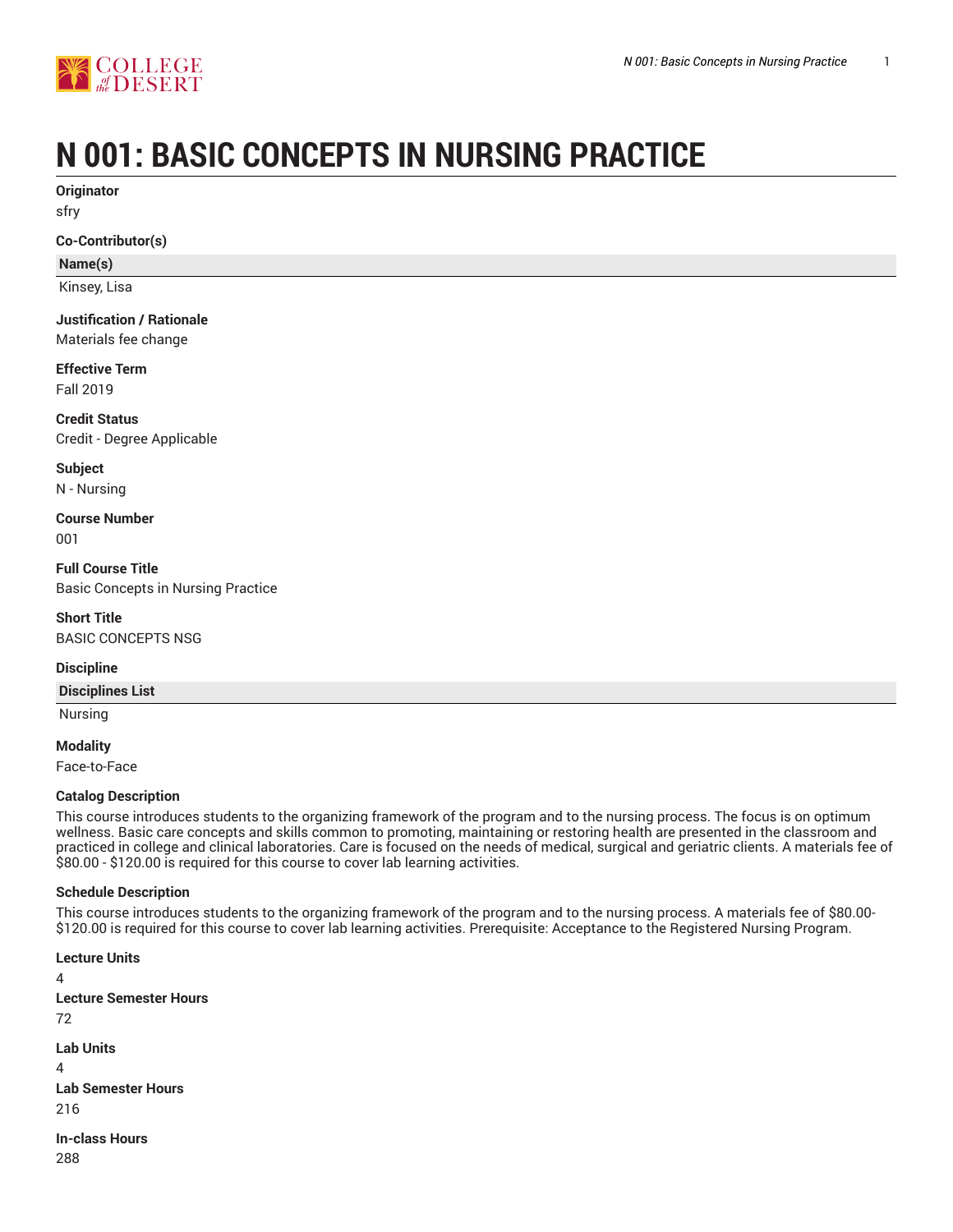

#### **Out-of-class Hours** 144

**Total Course Units** 8 **Total Semester Hours** 432

**Limitation on Enrollment** Acceptance to Registered Nursing program

## **Required Text and Other Instructional Materials**

**Resource Type** Book **Open Educational Resource** No

**Formatting Style** APA

**Author**

Wilson, B., Shannon, M., Shields, K.

**Title**

Pearson Nurses's Drug Guide

**Edition** 2019

**City** Upper Saddle River

**Publisher** Pearson

**Year** 2018

**College Level** Yes

**Flesch-Kincaid Level** 26

**ISBN #** 9780135204856

**Resource Type** Book **Open Educational Resource** No

**Formatting Style** APA

**Author** Cherry, B., Jacob, S.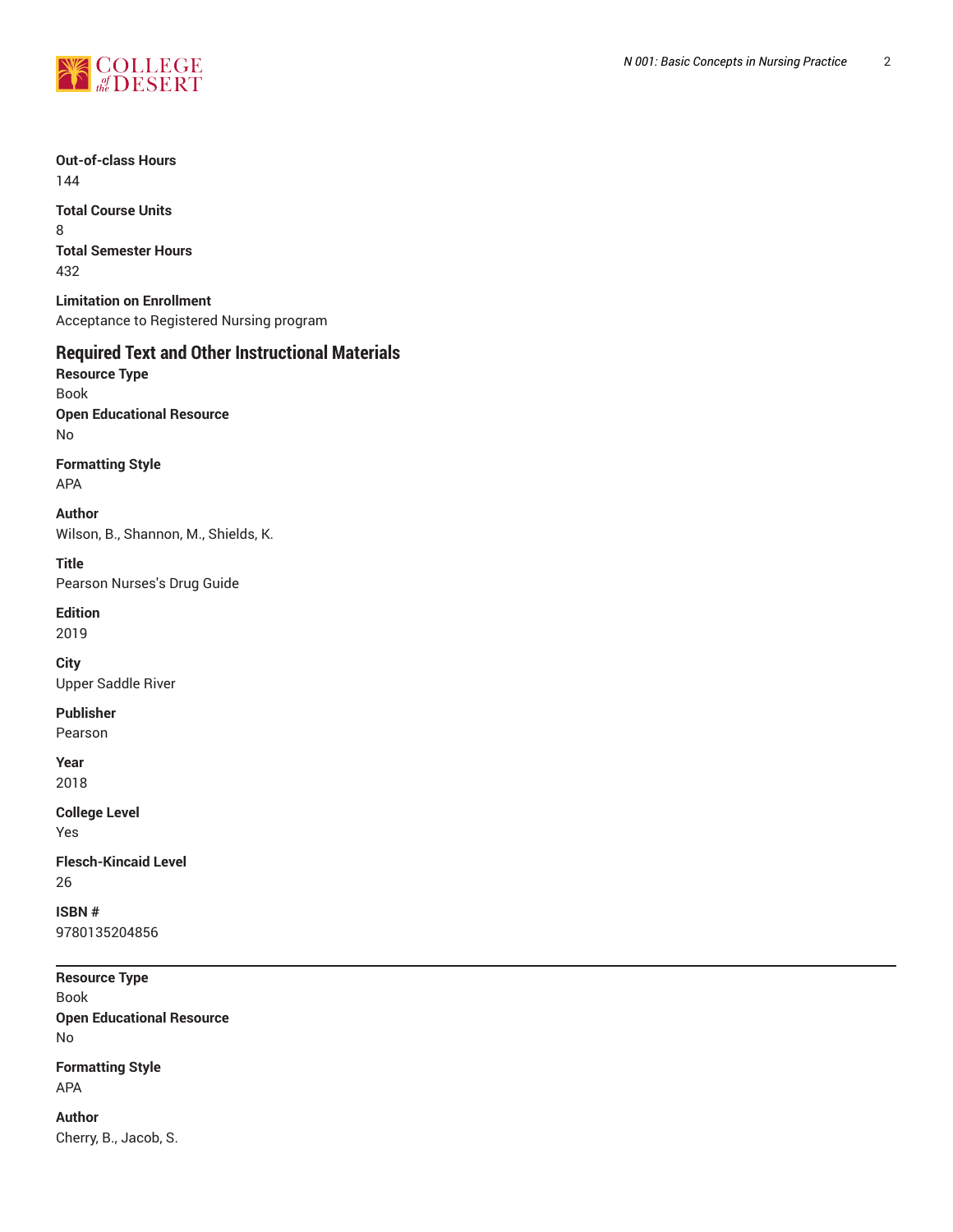

#### **Title**

Contemporary Nursing: Issues, Trends, Management

#### **Edition**

7th

### **Publisher**

Elsevier

## **Year**

2017

## **College Level**

Yes

## **Flesch-Kincaid Level**

12

#### **ISBN #** 9780323390224

## **Resource Type**

Book **Open Educational Resource** No

### **Formatting Style**

APA

### **Author**

Dudek, S

#### **Title**

Nutrition Essentials for Nursing Practice

#### **Edition**

8th

## **City**

Philadelphia

## **Publisher**

Wolters Kluwer Health Lippincott Williams Wilkins

#### **Year** 2017

**College Level** Yes

## **Flesch-Kincaid Level** 17.8

**ISBN #** 9781496356109

**Resource Type** Book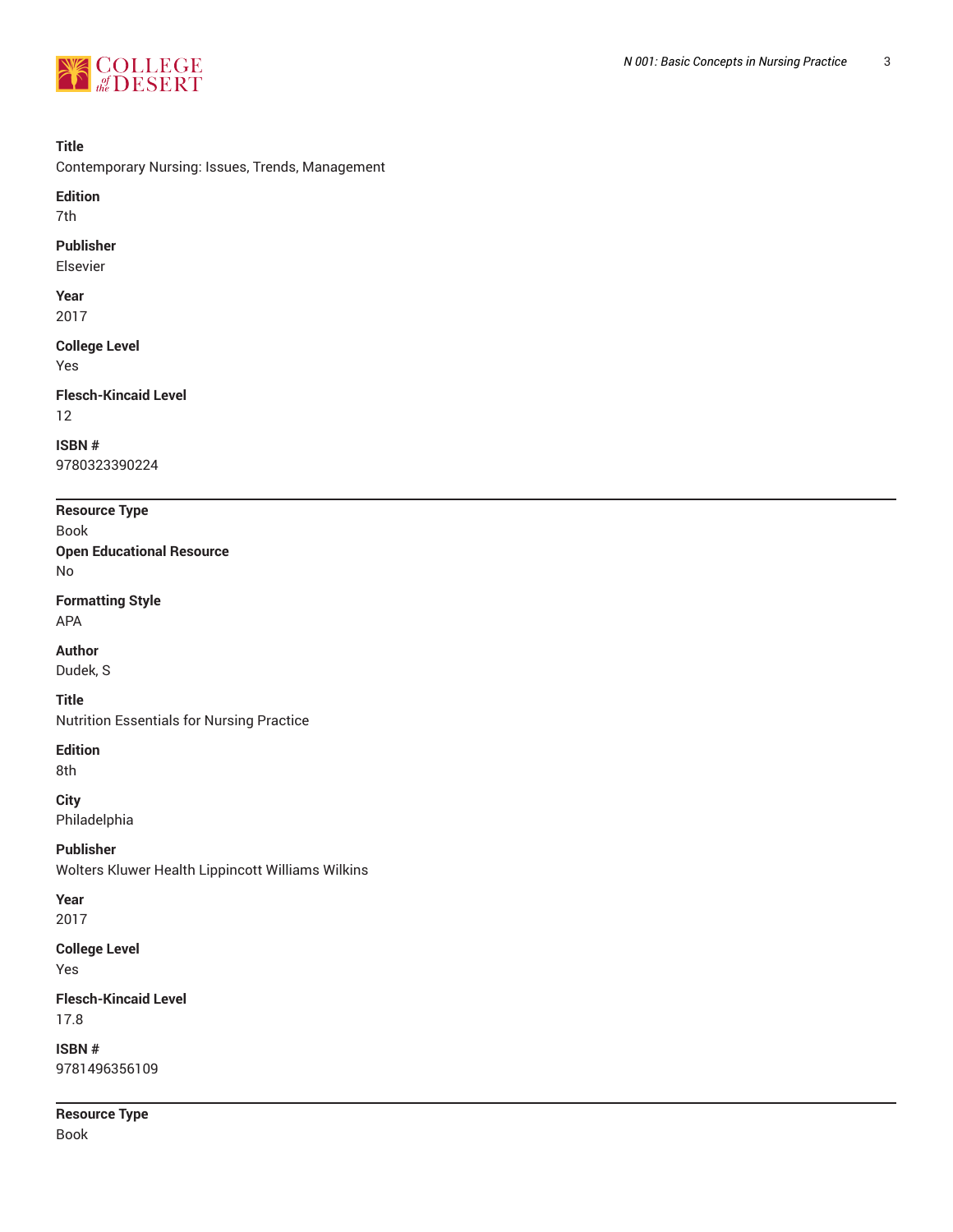

#### **Open Educational Resource** No

**Formatting Style** APA

#### **Author**

Mullholland, J., Turner, S.

#### **Title**

The Nurse, The Math, The Meds

#### **Edition**

4th

#### **City**

St. Louis

## **Publisher**

Elsevier

#### **Year** 2018

**College Level** Yes

## **Flesch-Kincaid Level**

11

**ISBN #** 9780323479509

#### **Resource Type**

Book **Open Educational Resource** No

**Formatting Style** APA

**Author** Clayton, B., Willihnganz, M.

### **Title** Basic Pharmacology for Nurses

**Edition** 18th

**City** St. Louis

**Publisher**

## Elsevier

**Year** 2019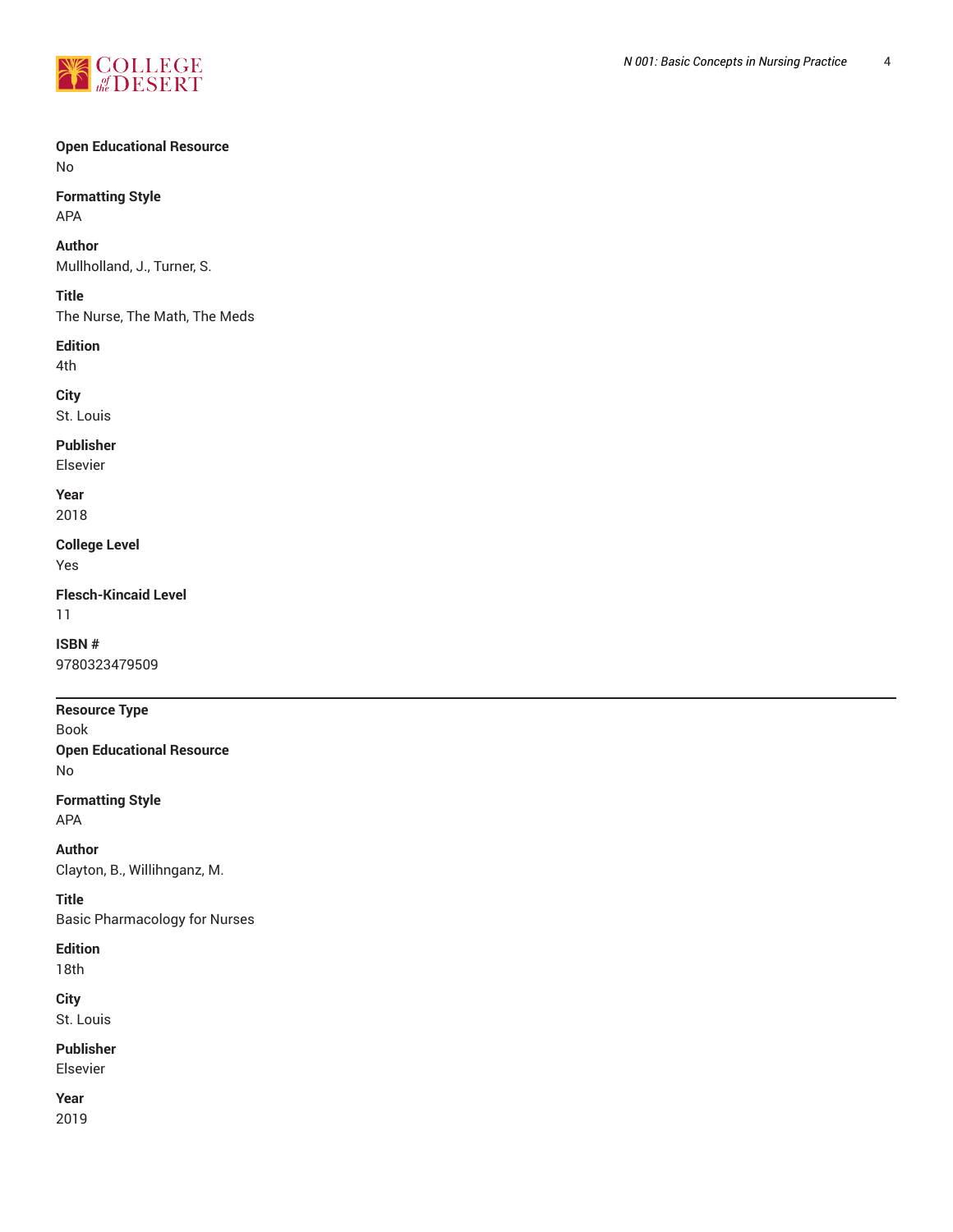

#### **College Level** Yes

**Flesch-Kincaid Level** 12

### **ISBN #**

9780323550611

#### **Resource Type**

Book **Open Educational Resource** No

## **Formatting Style**

APA

## **Author**

Smith, Sandra F., Duell, D., et. al

### **Title**

Clinical Nursing Skills

## **Edition**

9th

## **City**

Stanford, CT

## **Publisher**

Pearson

## **Year**

2017

## **College Level**

Yes

#### **Flesch-Kincaid Level** 12

**ISBN #** 9780134087924

#### **Resource Type**

Book **Open Educational Resource** No

#### **Formatting Style** APA

**Author** Berman, A., Snyder, S., Frandsen, G.

### **Title**

Kozier Erbs Fundamentals of Nursing: Concepts, Process Practice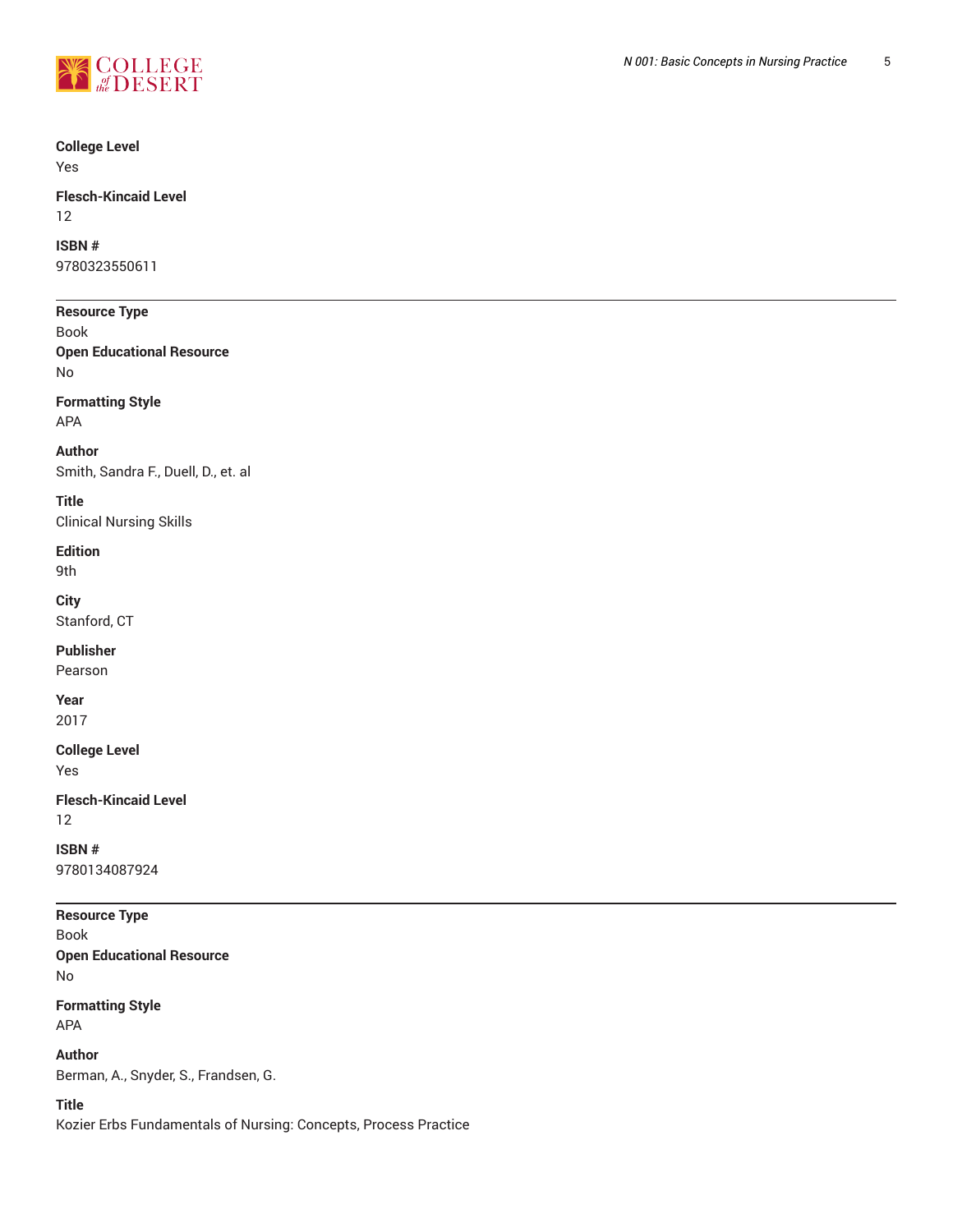

#### **Edition**

10th

#### **Publisher**

Pearson

## **Year**

2016

## **College Level**

Yes

#### **Flesch-Kincaid Level** 12

#### **ISBN #** 9780133974362

**Resource Type**

## Book

**Open Educational Resource** No

## **Formatting Style**

APA

## **Author**

Osborn, K., Wraa, C. Watson, A., et al.

## **Title**

Medical Surgical Nursing Preparation for Practice

#### **Edition**

2nd

## **City**

Upper Saddle River

### **Publisher**

Pearson

#### **Year** 2014

**College Level** Yes

#### **Flesch-Kincaid Level** 10.6

**ISBN #** 9780132706698

**Resource Type** Book **Open Educational Resource** No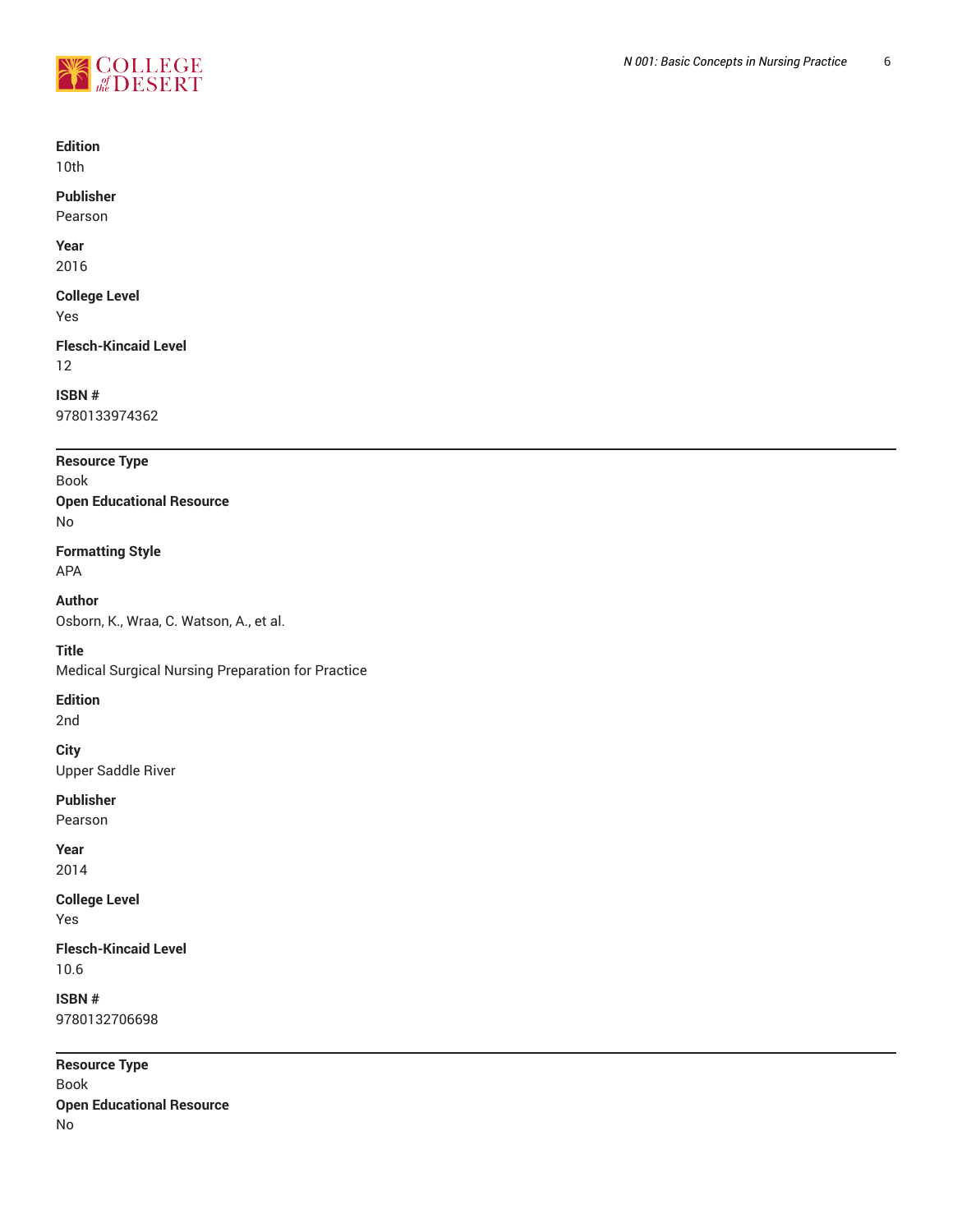

#### **Formatting Style**

APA

#### **Author**

Pagana, K., Pagana, T

#### **Title**

Mosby's Manual of Diagnostic Laboratory Tests

#### **Edition**

5th

#### **Publisher**

Elsevier

#### **Year**

2013

#### **College Level** Yes

**Flesch-Kincaid Level**

12.21

**ISBN #** 978032308949

#### **For Text greater than five years old, list rationale:**

Manual/reference book on lab and diagnostic tests, not varied enough for frequent editions.

#### **Class Size Maximum**

30

#### **Course Content**

- 1. INTRODUCTION TO NURSING
	- a. The Client
	- b. Introduction to Communication
	- c. Creating an Optimum Environment
	- d. The Concept of Optimum Wellness
	- e. The Nurse
	- f. The Health care setting
	- g. Documentation and Reporting
- 2. THE NURSING PROCESS
	- a. Critical Thinking
	- b. Assessment/Data Collection
	- c. Physical Assessment
	- d. Creating a NANDA Diagnosis
	- e. Planning Care
	- f. Implementation
	- g. Evaluation of Outcomes
	- h. Health Teaching
- 3. PROMOTING WELLNESS IN THE CLIENT WITH COMMON ALTERATIONS IN HEALTH
	- a. Promoting Health with Pharmacological Agents
	- b. The Client Experiencing Alterations in Comfort
	- c. The Client Experiencing Alterations in Skin
	- d. The Client Experiencing Alterations in Mobility
	- e. The Client in the Perioperative Experience
- 4. THE OLDER ADULT AND LIFESPAN CONCEPTS: MAINTAINING OPTIMAL WELLNESS THROUGH BASIC CARE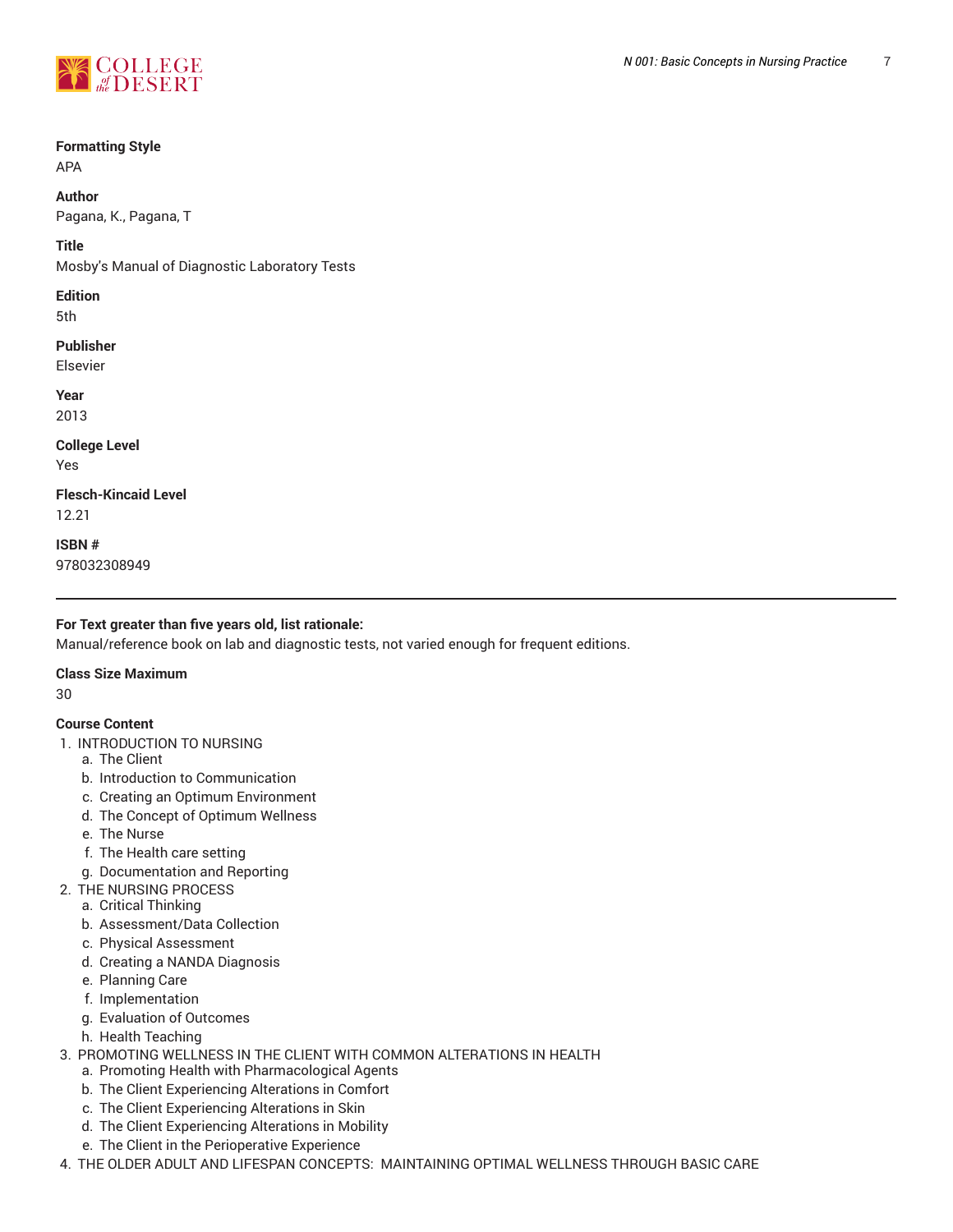

- a. Overview of Lifespan Concepts in Nursing
- b. Identifying Lifespan Concepts in the Care of the Middle and Older Client
- c. Introduction to Assessment of the Older Adult
- d. Nutrition and Hydration
- e. Urinary Elimination
- f. Oxygenation
- 5. CARING FOR THE CLIENT WITH COMMON ALTERATIONS IN HEALTH
	- a. The Client Experiencing Alterations in Sensation, Vision and Hearing
	- b. Rest, Sleep, Sensory and Perceptual
	- c. Bowel Elimination
	- d. The Client Experiencing Alterations in Gastrointestinal Function
- 6. PROMOTING A THERAPEUTIC PSYCHOSOCIAL ENVIRONMENT
	- a. Contemporary Health Care Issues of the Client and the Nurse
	- b. End of Life Care, Application to Nursing
	- c. Stress and Coping
	- d. Health Beliefs and Practices

#### **Lab Content**

The clinical experience has been developed to assure that each student will have the opportunity to develop advancing competencies in the clinical setting.

#### **Course Objectives**

|              | <b>Objectives</b>                                                                                                                                                            |
|--------------|------------------------------------------------------------------------------------------------------------------------------------------------------------------------------|
| Objective 1  | Recognize and apply elementary principles of therapeutic communication in health care team and nurse-client<br>interactions. (COMMUNICATION)                                 |
| Objective 2  | Define the concepts of critical thinking, recognize and express the behavior of the professional nurse; give safe, basic<br>nursing care to selected clients. (NURSING ROLE) |
| Objective 3  | Identify principles of pharmacology and safely administers medication to clients in the clinical setting.<br>(PHARMACOLOGY)                                                  |
| Objective 4  | Identify and differentiate the components of nutritional assessment in the care of clients with emphasis on the older<br>adult. (NUTRITION)                                  |
| Objective 5  | Identify and describe cultural variations and their implications for nursing care. (CULTURAL AWARENESS)                                                                      |
| Objective 6  | Identify community resources that could support the management of the needs of clients with emphasis on the older<br>adult. (COMMUNITY AWARENESS)                            |
| Objective 7  | Identify and utilize concepts of safe client care with emphasis on the older adult. (SAFETY)                                                                                 |
| Objective 8  | Identify principles of health teaching. Recognize their use in caring for older adults. (HEALTH TEACHING)                                                                    |
| Objective 9  | Explain the basic concepts of growth and development across the life span, with emphasis on the older adult<br>(LIFESPAN)                                                    |
| Objective 10 | Perform specific psychomotor skills satisfactorily, stating rationale. (PSYCHOMOTOR SKILLS)                                                                                  |
|              |                                                                                                                                                                              |

#### **Student Learning Outcomes**

|           | Upon satisfactory completion of this course, students will be able to:                                                                                                                                                 |
|-----------|------------------------------------------------------------------------------------------------------------------------------------------------------------------------------------------------------------------------|
| Outcome 1 | Demonstrate the knowledge, skills, and attitudes to promote optimal wellness by establishing a nurse-patient<br>relationship using the nursing process as a framework to provide evidence based patient-centered care. |
| Outcome 2 | Demonstrate competency in the provision of basic care quality and safety, using beginning concepts of critical<br>thinking, to provide care for clients with a focus on the adult and geriatric populations.           |

#### **Methods of Instruction**

| <b>Method</b>      | Please provide a description or examples of how each instructional<br>method will be used in this course. |
|--------------------|-----------------------------------------------------------------------------------------------------------|
| Collaborative/Team | Small group assignments, pair and share                                                                   |
| Participation      | simulation, case studies, reading assignments                                                             |
| Lecture            | large group discussion,                                                                                   |
| Laboratory         | demonstration of skills, clinical patient care                                                            |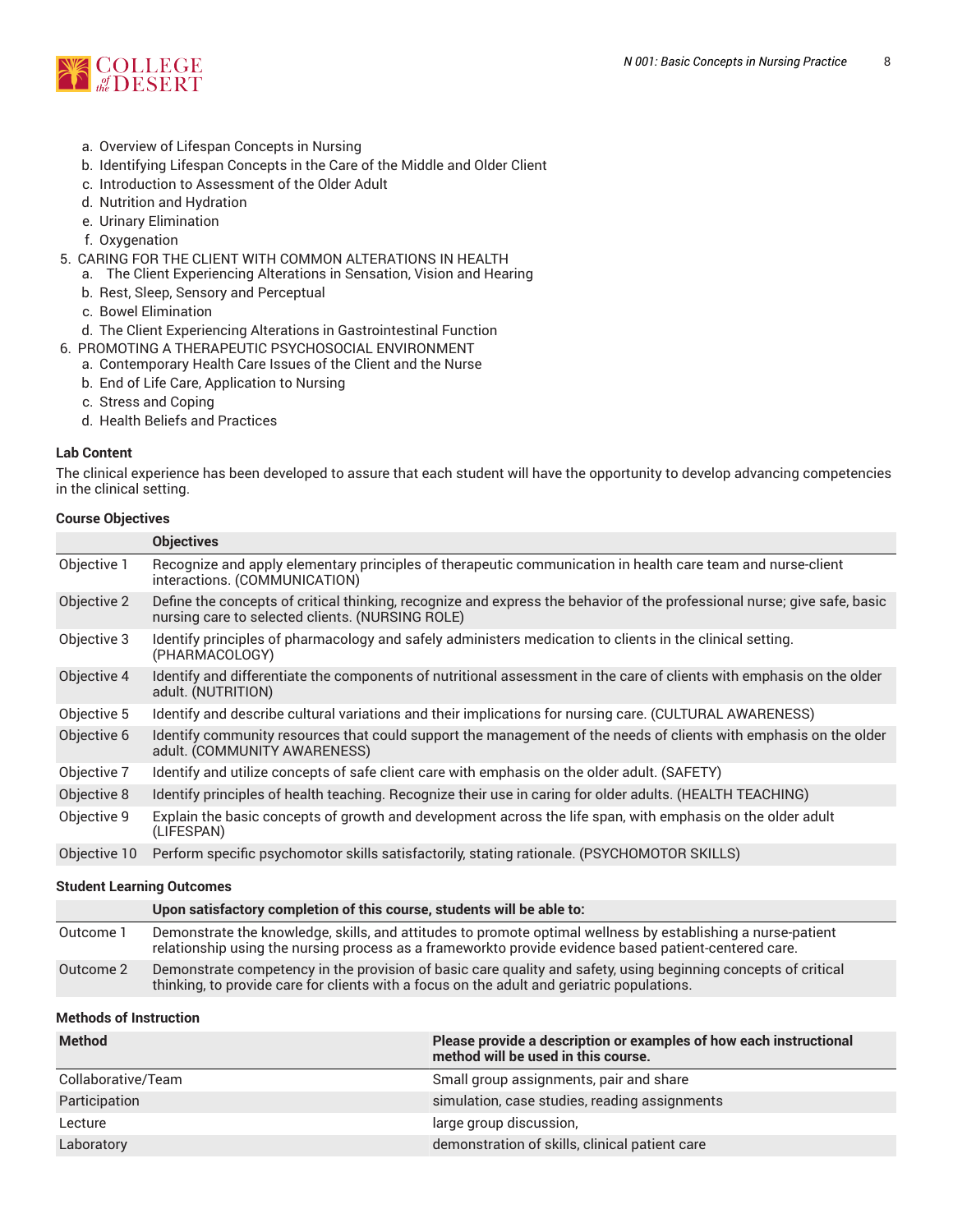

| Discussion                                | small and large group                                                                                  |                           |  |
|-------------------------------------------|--------------------------------------------------------------------------------------------------------|---------------------------|--|
| Demonstration, Repetition/Practice        | Demonstration/Return demonstration                                                                     |                           |  |
| <b>Methods of Evaluation</b>              |                                                                                                        |                           |  |
| <b>Method</b>                             | Please provide a description or examples of how<br>each evaluation method will be used in this course. | <b>Type of Assignment</b> |  |
| Written homework                          | clinical patient care plans                                                                            | Out of Class Only         |  |
| <b>Behavior assessment</b>                | clinical evaluation tool with self assessment and<br>teacher assessments                               | In and Out of Class       |  |
| Oral and practical examination            | skills validation (check offs)                                                                         | In Class Only             |  |
| Student participation/contribution        | student self assessment                                                                                | Out of Class Only         |  |
| Mid-term and final evaluations            | written examinations MC, SATA, Hot spot, etc.                                                          | In Class Only             |  |
| Tests/Quizzes/Examinations                | written quizzes, dosage calculations                                                                   | In Class Only             |  |
| Term or research papers                   | Research paper w/ rubric                                                                               | Out of Class Only         |  |
| Computational/problem-solving evaluations | dosage calculations                                                                                    | In and Out of Class       |  |
| Field/physical activity observations      | clinical patient care                                                                                  | In Class Only             |  |
| Laboratory projects                       | community based project presentation                                                                   | Out of Class Only         |  |
| Guided/unguided journals                  | reflection papers                                                                                      | Out of Class Only         |  |
|                                           |                                                                                                        |                           |  |

#### **Assignments**

#### **Other In-class Assignments**

- 1. Participate in class/lab
- 2. View videos for information for information and skill demonstration
- 3. Practice procedures in the laboratory setting
- 4. Participate in group discussion, group work and critical thinking exercises
- 5. clinical practice

#### **Other Out-of-class Assignments**

- 1. Complete reading assignments
- 2. Complete worksheets/ Care Plans
- 3. Complete community survey
- 4. Completion of assigned computer programs
- 5. Complete case studies as assigned
- 6. Students should anticipate at least 2 hours of study time required for each hour of class in order to adequately prepare for class and to prepare for exams.

#### **Grade Methods**

Letter Grade Only

### **MIS Course Data**

**CIP Code** 51.3801 - Registered Nursing/Registered Nurse.

**TOP Code** 123010 - Registered Nursing

**SAM Code** C - Clearly Occupational

**Basic Skills Status** Not Basic Skills

**Prior College Level** Not applicable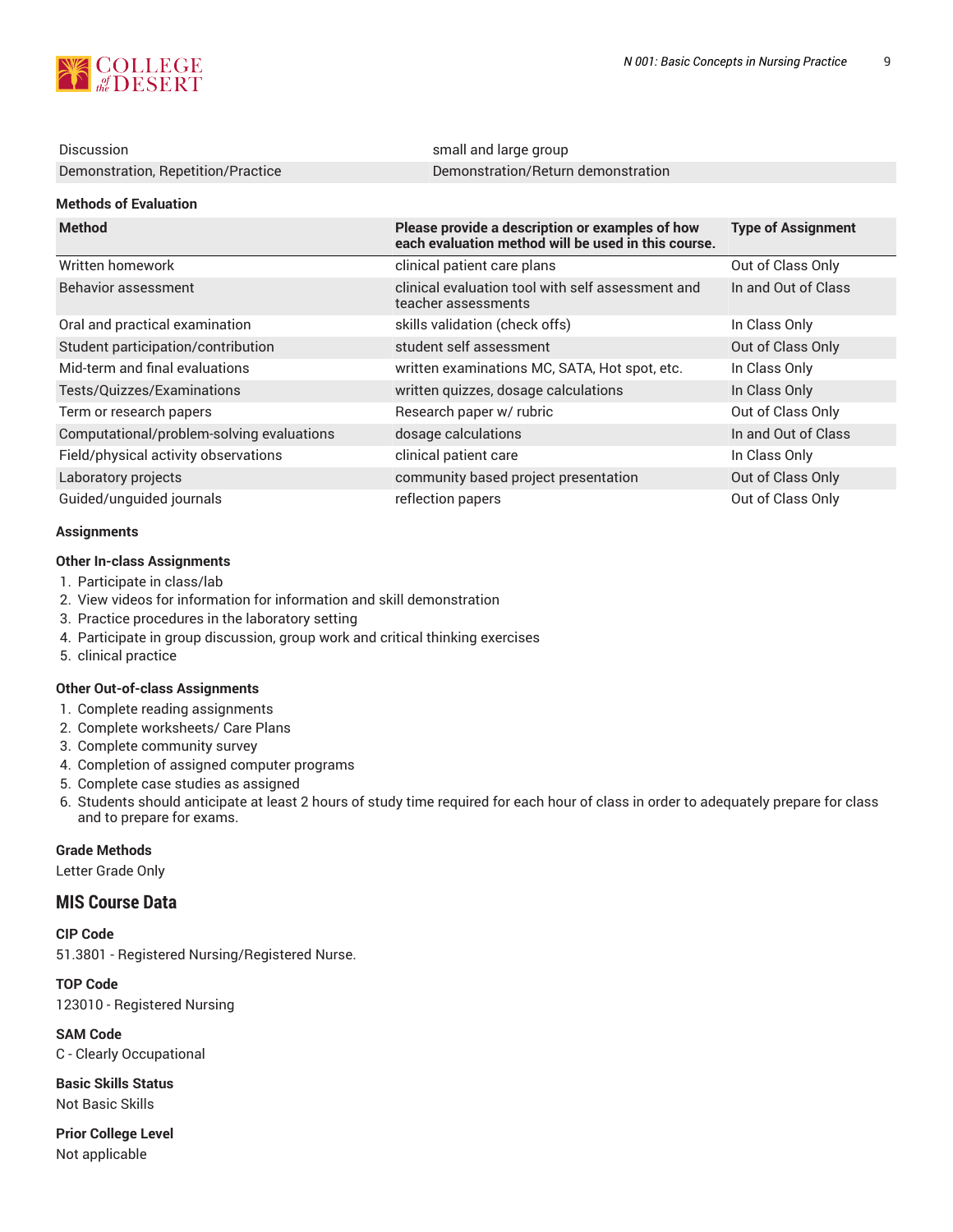

#### **Cooperative Work Experience**

Not a Coop Course

#### **Course Classification Status** Credit Course

**Approved Special Class** Not special class

**Noncredit Category** Not Applicable, Credit Course

**Funding Agency Category** Not Applicable

**Program Status** Program Applicable

**Transfer Status** Transferable to CSU only

**Allow Audit** No

**Repeatability**

No

**Materials Fee** Yes

**Total Material Fees** 80.00-120.00

**Itemized Material Fee List**

| <b>Cost Per Item</b> | <b>Total Cost</b> | <b>Fee Description</b> |
|----------------------|-------------------|------------------------|
| 80.00-120.00         | 80.00-120.00      | <b>RN1 Skills Kit</b>  |

#### Per Education Code section 76365 and Title 5 regulations, please describe how the required material(s) meets the following.

#### **Required Material Description**

This course requires students to simulate real clinical activities that have been taught, in preparation for actual patient care as part of the course agreement.

#### **Tangible personal property?**

Yes. The materials listed below, as part of the learning process and in their entirety, are the student's tangible personal property.

#### **Owned or controlled by the student?**

Yes. The completed practice equipment materials are owned and controlled by the student. They have value after the class is completed because the students continue to utilize them both throughout the semester and in subsequent semester in the Skills Laboratory as they reinforce and are tested on their advancing proficiency.

#### **Solely available from the district?**

Yes. By the district providing these materials it is less expensive for the student since the material is being purchased by the student at a bulk or discounted rate instead of normal retail prices.

#### **Continuing value outside the classroom setting?**

Yes. These completed listed materials and their accompanying verification of proficiency of use are of continuing value in that they form a record of lessons learned through the various stages of the course of instruction. When reviewed in combination with the other course assignments, they provide a valuable reference resource to the student. The material is neither consumed nor rendered valueless in the instruction process.